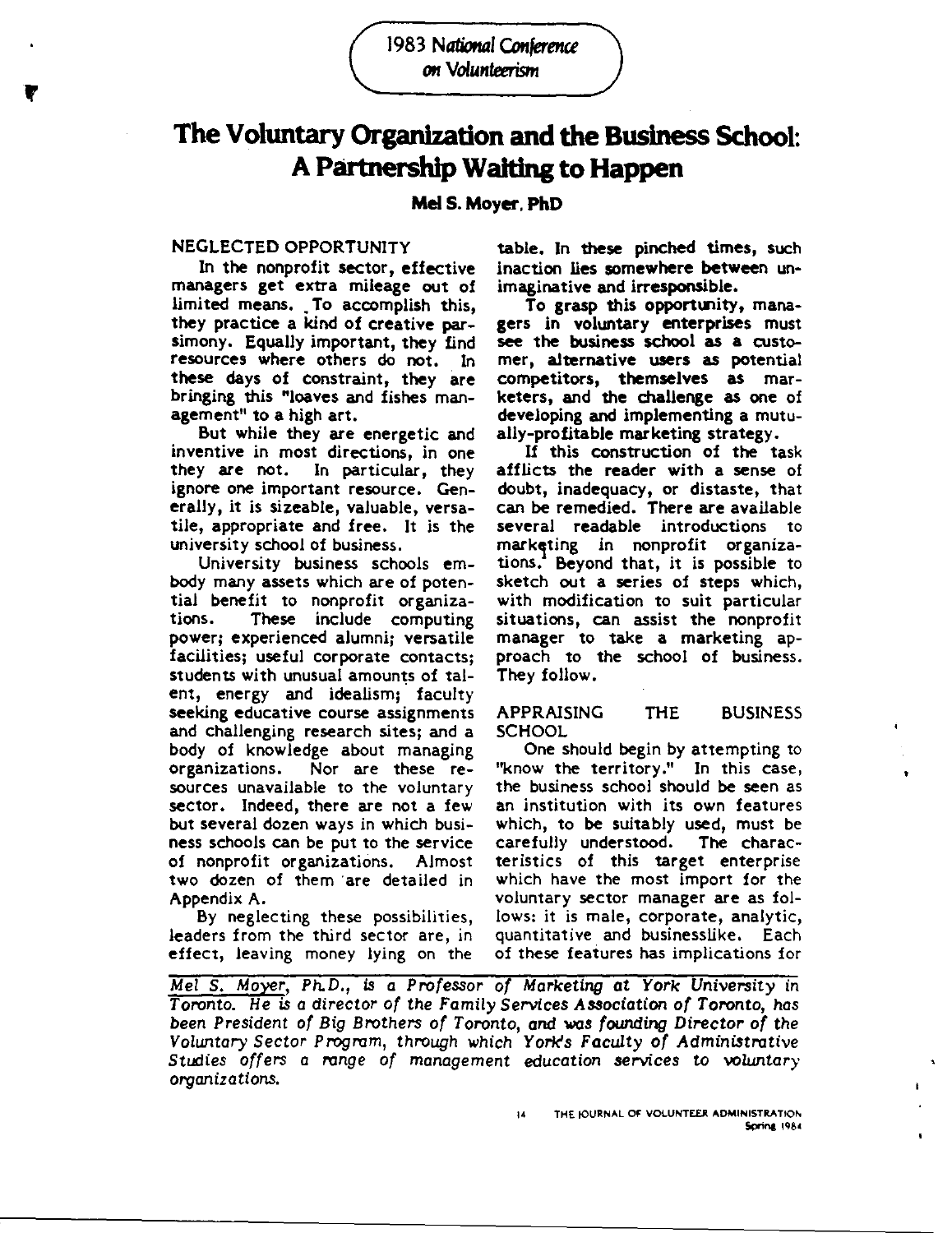the "outsider" who aims ·to connect and collaborate with the school of business. Consider how.

Within the past decade, the mix of BBA and MBA students has shifted sharply toward women. However, the mix of faculty has not. **As a** result, a sizeable fraction of the enrollment will be women, but almost all of the instructors will be men. Thus, **de**spite **ongoing** liberating **changes** in the culture of the institution, the continuing and pervasive assumption is that, in the world at large, "management" is male. In the voluntary sector, of course, often it is not.

Similarly, there has been a shift in the management literature, and in the business school curriculum, to embrace public and nonprofit **organi**zation. Again, however, the change has been imperfect and incomplete. As a consequence, the orientation of the business school, like the destination of most of its graduates, is the corporation. Moreover, it is intellectually comfortable, pedagogically convenient, and therefore often assumed, that the companies in the textbooks are large manufacturers of branded products. This tends to screen from academic several characteristics of voluntary organizations which are different and material, such as that its workers are not all employees, its mission may be shaped by ideology as much as economics, its interorganizational relationships may not be essentially competitive, and its customers often do not cover the full cost of the service.

A further characteristic of the school of business is that it encourages its people to prefer what is analytic, cerebral and quantitative to that which is impressionistic, visceral and qualitative. The former are termed "hard," the latter are called "soft"--and, as the words suggest, **the** comparison is seen as invidious. Meanwhile, because their education is often in other fields, voluntary sector managers tend to feel less secure dealing with finances, accounting, and computers than, say,

public policy, **and interpersonal rela**tionships--"soft" subjects.

Finally, the institution **values be**havior which it **regards as business**like, that is, results-oriented, organized, succinct, and punctual. This is not to suggest that management schools are well managed or that business school faculty **are** businesslike (often they are not), only that these behaviors are preached in the abstract and admired when encountered.

Another fact of life with which the potential partner must deal is that the target business school may be in a different demand situation than the university as a whole. While it can be shown that most universities must meet faltering demand for their services by reaching out to the community for students and support, business schools enjoy a strong demand from prospective recruits. Indeed the recession, the conservative climate of the times, and fewer job openings for young people have boosted the business schools' "sales." Therefore, while universities must reach out to the community to stimu**late** enrollments, **business** schools are able to ration their places and limit their outreach. This is not to say that they **are** not interested in attracting job offers for their graduates, research money for faculty, and approbation from their publics, but that one incentive for creative collaboration with the community--a scramble for students--is not a pressure they feel. The result is that, while universities tend to deal with the world from a position of diminishing strength, business schools do not.

Having examined the setting in general, the nonprofit manager will undertake some market research on his or her intended "buyer." This need not be costly, covert or conspiratorial. Business schools are public institutions sufficiently removed from competitive pressures that they are, compared to corporations, fairly transparent. With little effort or expense, one can assemble calendars,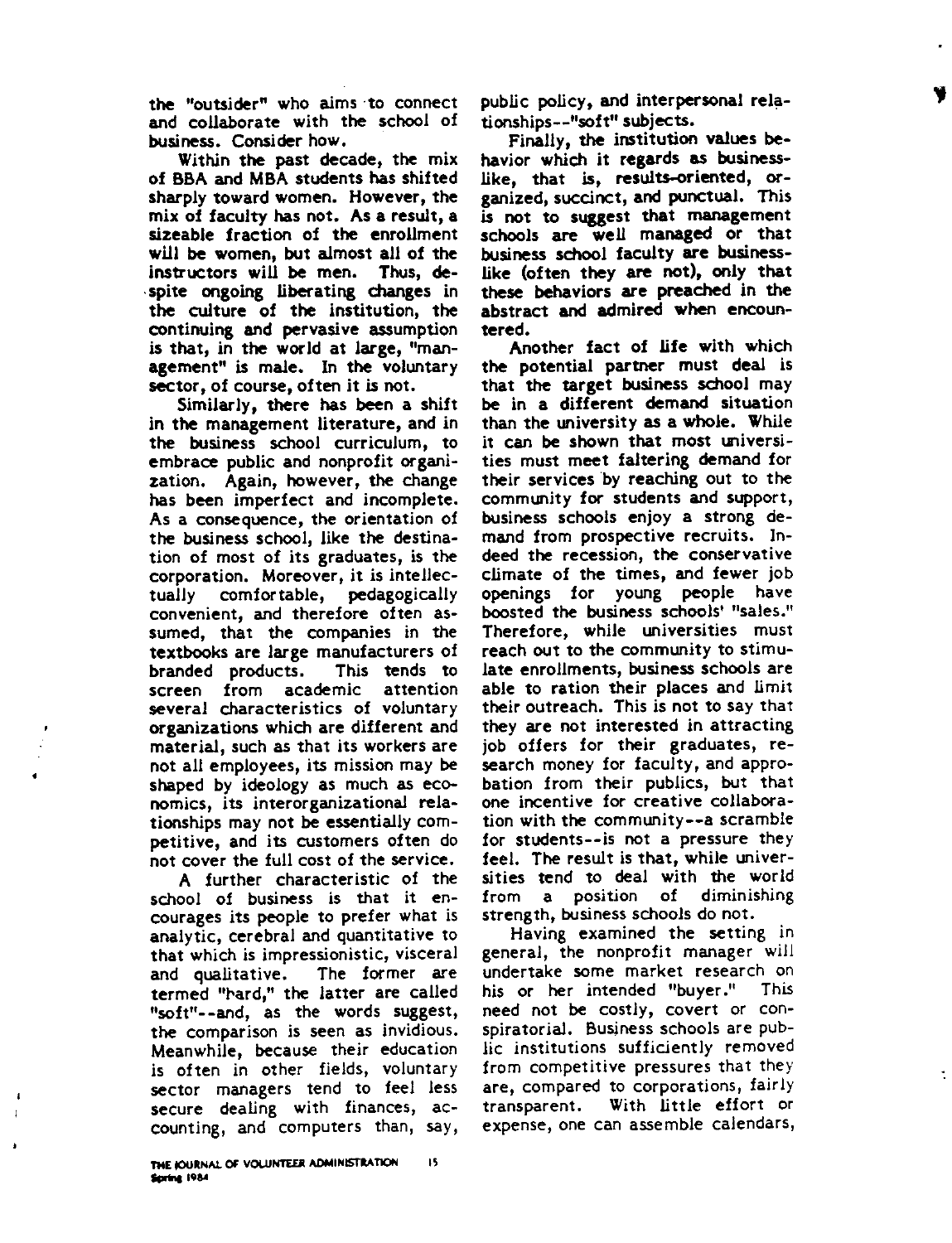course outlines, faculty profiles, professors' publications, deans' speeches, alumni newsletters, submissions made to funding bodies, and • any of many other paper outputs whereby a business school tells the world about it-<br>self. The gaps can be filled in The gaps can be filled in through conversations with students, alumni, faculty, administrators, and outside friends with whom it has done business.

# GAINING SUPPORT

From all of the above, it follows that the nonprofit manager should anticipate that the business school leaders to be approached will not have thought closely about connecting with the voluntary sector. Alternatively, they may have been deterred by the perception of the nonprofit field as a lean market. When business school heads consider underwriting an outreach toward the voluntary sector, through management seminars for example, they must confront some unattractive facts. Many voluntary organizations **are** small. Others are remote. Most have little bench strength to compen**sate** for a manager's absence while on a course, and all are underfunded. Therefore, when first **viewed** from the dean's office, the voluntary sector may well be interpreted as a market, and one too thin to serve.

From this, it will be clear that before collaboration can happen one will have to demonstrate what's in it for the business school. This is simply **a** particular case of a general situation. For example, in the corporate sector no sale is made until it is evident that there is a benefit to the other party. Similarly, in the nonprofit sector, volunteers do not sign on unless there is an expectation of a rewarding relationship.<sup>4</sup> Thus neither repeat product purchasers nor solid working relationships can endure as acts of charity. Accordingly, the nonprofit manager approaching a business school faces a challenge which is neither unique nor unfamiliar. As always, the transaction must serve both parties.

**Happily it can. A customeroriented analysis will show that** col**laboration can carry several benefits for the business school. These** in**clude data for student exercises,** in**structive teaching materials,** inter**esting class assignments,** justification for research grants, raw material for publishable articles, sites for practicums, and opportunities for those public and professional service activities which strengthen an academic's case for promotion and tenure. Fortified by that knowledge, one should forge ahead.

Moreover, from the profile of the target business school now developed, the potential collaborator can now identify potential allies, inducements, adversaries and obstacles. For example, Professor X has served on the board of an organization not unlike your own; the Dean has emphasized that a productive private sector requires a healthy voluntary sector; the chairman of the curriculum committee is a proponent of cooperative education whereby students alternate between classroom and field assignments; and so on. This is the raw material of an emerging strategy.

### APPRAISING THE VOLUNTARY OR-GANIZATION

If an effective match-up requires an evaluation of the business school, it must also rest on an appraisal of the voluntary organization. In this, the nonprofit manager is conducting the equivalent of a corporate marketing audit. He/she is also honoring the philosopher's injunction, "Know thyself."

Here, as in assessing the business school, it is useful to begin with the culture of the organization. Often voluntary organizations are underpinned by a rationale which associates citizen participation with some of the finest features and loftiest aspirations of the community. These claims are couched in terms which are both eloquent and idealistic. Moreover, volunteerism is seen as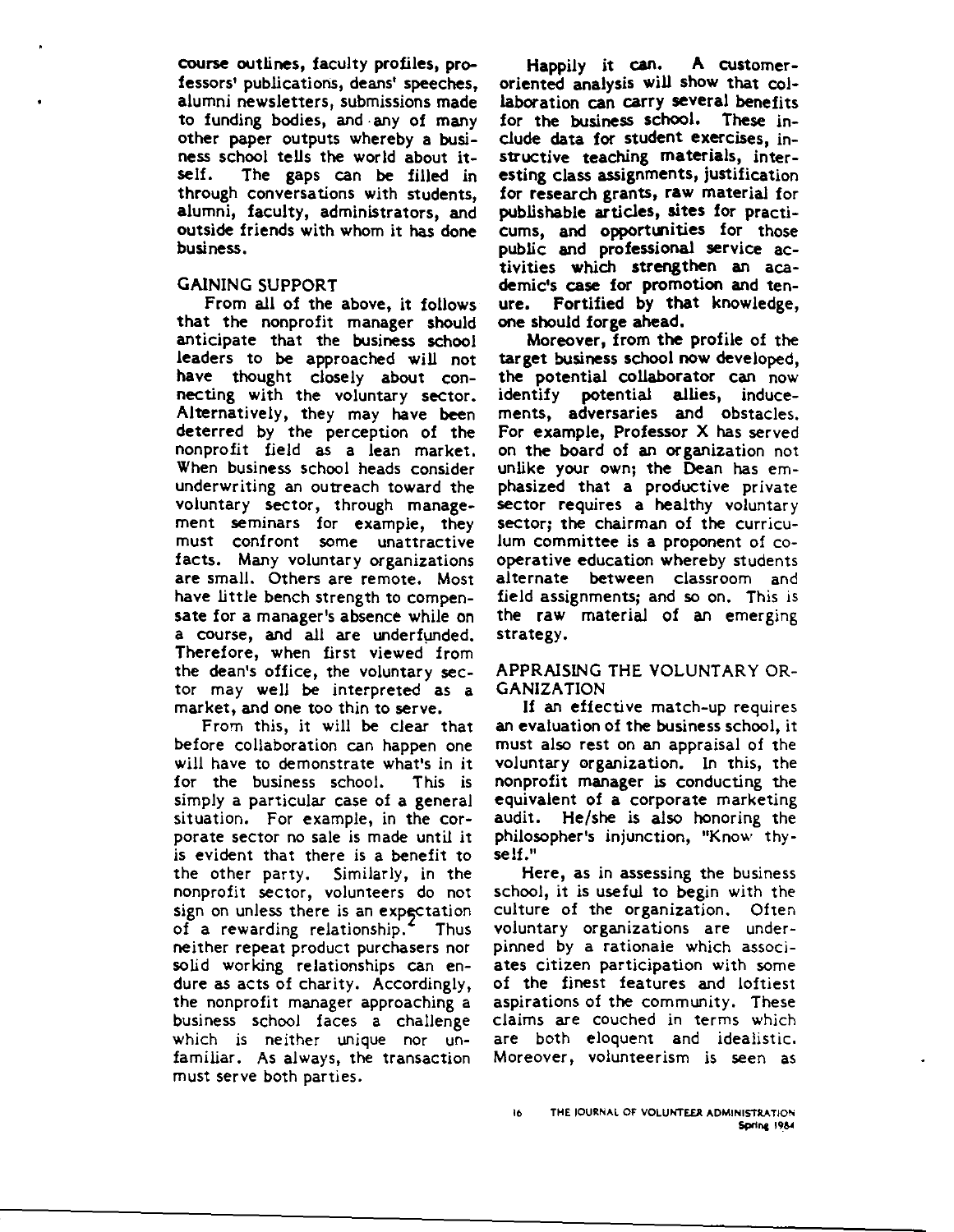having a distinguished history which is part of **the special heritage** of North **Americans.** Thus **managers** in the voluntary **sector are fuelled** by a **rationale** which is both **grand and**  compelling.

This lofty **ideology** finds support in **other ways. Those who work** in social service **agencies** know that, unlike most consumers, their clients are often disadvantaged and desperate. This appears to invest their efforts with an urgency and worth beyond that of "business."

For their part, those who work in arts and cultural organizations see themselves as serving a Muse who is larger than the sum of their customers. Again the value of the enterprise is thought to go beyond its balance sheet.

By contrast, business finds fewer gifted spokespeople to articulate its high calling. The after dinner speech by an outstanding company president on "The Mission of Business" is likely to be a leaden presentation.

These factors can cause representatives of business schools and voluntary organizations to perceive one another in unfortunate ways. The business school faculty member acclimatizing himself to the meetings of AVAS and AVA, but accustomed to the ethos of the American Marketing Association and the Academy of Management may be struck by the relative Jack of structure, the unaccustomed dedication to networking, and the tireless celebration of volunteerism.

Conversely, these factors can lead managers in the voluntary sector to conclude that the business of business schools is, relatively speaking, narrow and unworthy. Accordingly, workers in welfare organizations sometimes describe themselves as members of "the helping profession," one implication being that there are others, presumably business-people, who are not.

How wide these differences are in the situation at hand will help answer how promising is a prospective part-How w<br>the situati<br>how promi<br>The journal of<br>Spring 1984

**THE t0URNAL OF VOLUNTEER ADMINISTRATION** 17<br>**IF 1984**  nership. In **the extreme,** the business **representative may refuse** to suffer the pretensions of ''the world-savers," while the social worker or artist may reject as tainted "the tools of busi**ness."** 

Ear Jy in the getting-to-know-you stage which is to come, the voluntary sector manager **will be** asked to describe his or her organization's mission. This should include a specification of the key functions performed, the priority clienteles served, the geographic area spanned, and the niche the enterprise fills relative to other organizations in its relevant environment. New academic friends will also be interested in determining whether that mission is real, that is, whether it is written, updated, realistic, measurable, shared, and accepted.

In preparing this "balance sheet," one will also need to have arrived at a summary evaluation of the effec**tiveness** of the board, the professional staff, and the volunteer workforce. Appraising the board will be relatively easy, there being an abundant literature on this. An accurate evaluation of the output of the staff and volunteers may require a stern **exercise** in objectivity, especially if the manager/evaluator shares the educational background and entrenched work standards of the professional staff, and is in the habit of lionizing the volunteer.

Establishing the financial health of **the** organization will be comparatively straightforward.

Perhaps the most difficult judgement will be that which answers: "How good or bad is our service?" Voluntary organizations usually lack the corporation's regular feedback on sales and profits which helps management know how well they are delivering to those they seek to serve. Often, nonprofit managers further blind themselves by failing to put in place simple surveys of client satisfaction. In a marketing audit, this self-serving practice will not suffice.

Management should also note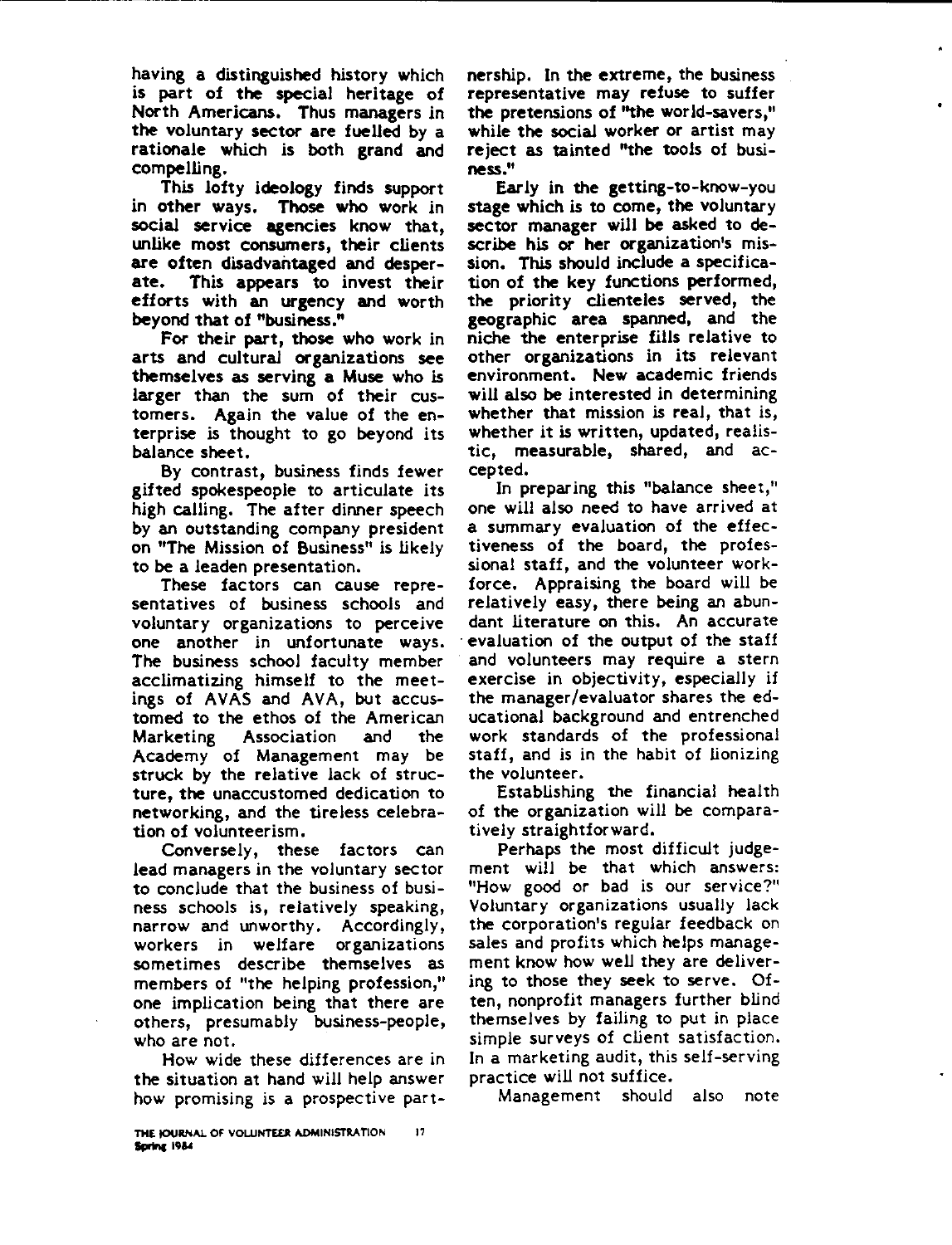**their organization's character.** Some<br>operations tend to be quite uniform<br>and standardized while others are by<br>nature disparate and balkanized: **operations tend** to be quite uniform **and standardized while others are** by **nature disparate** and **balkanized; some leaderships are daring while others are risk-averse; some organiza**tions **centralize** authority **while others push** it **down to the grassroots; some agencies use volunteers** in **mainline activities while** others limit them to **peripheral tasks; some** man**agement groups see strength** in **their colleagiality while** others **take pride**  in **their** "hardball" **style;** and so on. **Every enterprise has its** own **character, and the strategy** to follow should build on it.

> A final part of **appraising the** voluntary organization is to **size** up its environment--economic, social, **and legislative--classifying each key** fact as favorable or unfavorable in its likely impact on the enterprise.

> Taking all of these things to**gether,** it should then be possible to conclude what is the basic state of health of the voluntary enterprise. This diagnosis can be helped by Appendix B, which is a modification of a matrix used by companies in their<br>marketing planning. It underlines marketing planning. that where an organization's environment is generally threatening, and where the enterprise itself is essentially **weak,** then the organization may be dying. Conversely, where externally the picture is beckoning, and internally the situation is strong, the enterprise is probably healthy.

> This classification is more than an exercise in taxonomy. Experience in York's Voluntary Sector Program suggests that it is easiest to assist an enterprise which is healthy, and hardest to help one that is dying. This is, of course, an ironic finding, and one might wish it were not so. However, the practitioner can verify it out of his/her own experience by observing that, in ongoing operations, success breeds success while an organization which has weakened beyond a point is very difficult to turn around.

It follows that this organizational diagnosis has a bearing on the next

**step, which is to decide what** col**laborative actions to propose to the university.** In **Appendix A, the options are arrayed** in **ascending order of the demands that they make on both**  institutions. **For example, to** commission a computer-based literature search on a subject of current importance to management drains few<br>of an organization's resources. organization's whereas to help build **a degree** course in the management of voluntary organizations will make sizeable demands on any agency, and its payoff will be distant. Organizations which are healthy can shop **among** all the possibilities outlined; an enterprise which is very sick should begin near the top of the list and move to more demanding options as returning vigor **allows.** 

From this it can be seen that the arrangement of Appendix A is suggestive of a developmental strategy, with a nonprofit organization moving down the list as part of a larger process whereby it builds its strength.

# SHAPING THE OFFER

The nonprofit manager-cummarketer is now in a position to consider a short list of possible collaborations. This corresponds to the marketing executive's development of an "offer" which **he/she** will bring to market.

To further narrow the choices, it may **be** useful to screen them through a set of strategic criteria relevant to the nonprofit organization. Here it will be helpful to refer again to management's reading of the character of their operation. A risk-averse leadership may want to rule out any option which has a high potential payoff at the cost of a high risk of failure; a management team which is recovering from internal strife may want to avoid a project which could be divisive; an agency which has just reorganized may wish to rule out any project which would challenge existing jurisdictions, and so on.

Concurrently, the offer will be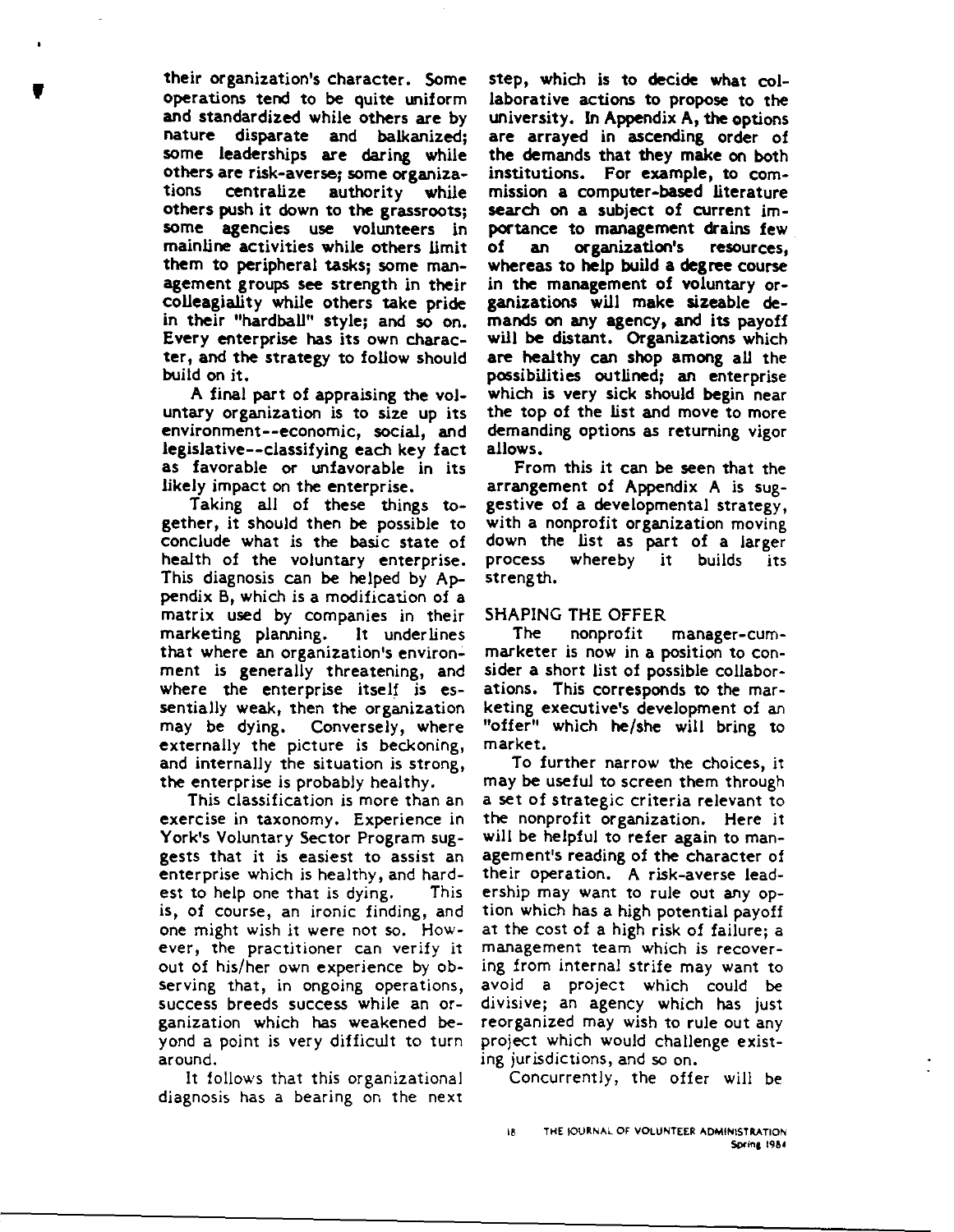shaped by what is now known about the business school's likely preferences. One promising proposal may have to be deferred because an essential faculty member is departing on sabbatical, while another may be advanced because it fits the terms of a recently-received endowment, and so on.

What remains should be a limited set of possible match-ups which fit the needs and abilities of the nonprofit organization and of the universi ty--in short, collaborations that can work.

The same spadework that has guided the design of the proposal (product) will suggest how it should **be packaged,** priced, **and delivered.**  For example, what faculty member should be approached, by what agency representatives, and in what setting, should now yield to common sense. However, in all cases the proposal should be informed, as detailed as possible, and in a wellorganized format. Certainly, one should avoid the errors of which corporate donations managers so often complain, namely that the people requesting the grant are almost willfully ignorant of essential facts about the intended donor, that the intended purposes for the gift are vague, and that the presentation is sloppy.

#### PERSEVERING

There are some final suggestions that fit no single step in a marketing plan but should guide the entire process.

First, one should be prepared to tolerate intolerable delays. Every manager has experienced the Jaw that says everything takes longer than you expect. Universities move with glacial speed; expect the Jaw to hold.

Second, expect some culture shock. For the nonprofit manager, the culture of the business school sketched in the second section may be unaccustomed and unattractive. It can only be said that, in matters like this, one should not rush to

**judgement; cultural exchanges are**  usually mutually useful.

'

**Third, get** it **on paper.** This may seem punctilious. **However, as good fences make good neighbors,** clear **understandings make effective** part**ners. Especially** if **the parties are new** to **one another,** if **the "deal" involves several** faculty **members** or **departments, or** if implementation **requires the support of the volunteer organization's board, the. undertaking**  should be underpinned by correspon**dence that specifies what** is to be **done, by whom, and when.** 

Fourth, insist on pushing beyond analysis to action. In an academic **setting,** it is difficult for teachers of administration to expose students to the full reality of managing. In particular, exercises in planning are easy to provide in assignments whereas experiences in implementation are difficult to replicate in the classroom. Over time, then, faculty and students can slip into the habit of equating elegant analysis with effec**tive** action. But what is a regrettable necessity in the university classroom should not be an acceptable outcome in the voluntary organization. Therefore, academic partners/ consultants should not be allowed to settle for excellent recommendations when only actual enactment will aid **the agency.** 

Fifth, expect that familiarity will breed commitment. While some business school professors, students and graduates will have deep experience with nonprofit organizations, many will not. Beyond that, as indicated **before,** the mind-set of the business school tends to screen out the voluntary organization. This myopia in academia means that the voluntary sector manager has an opportunity to become an educator of educators. In fact he/she should expect that that will happen. Commonly, the business educators (or business students or business people) who lend their services to a nonprofit organization find it a liberating and enriching experience. That often leads on to a grow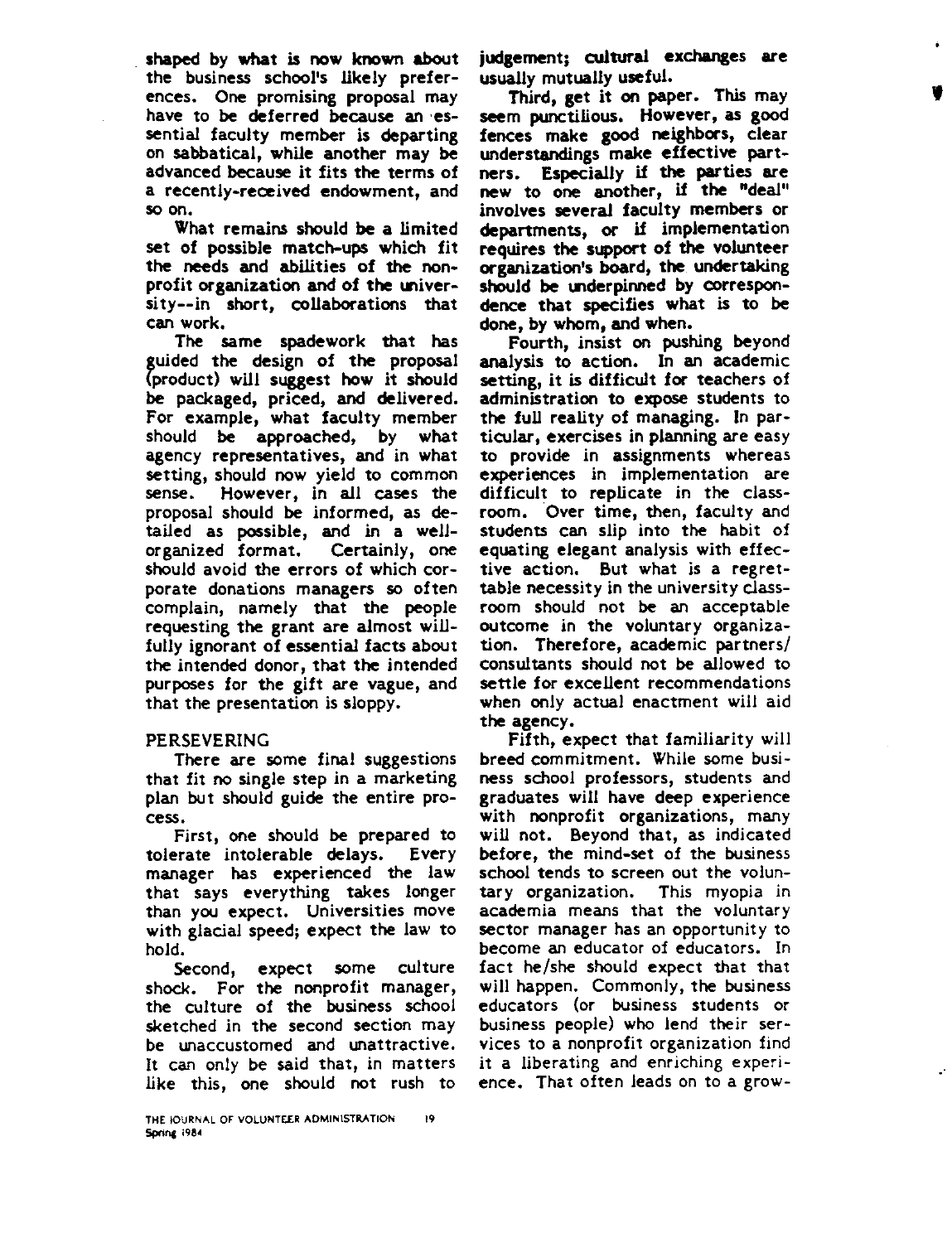If involvement in the enterprise and<br>a deepening dedication to its mission.<br>This commitment is crucial: sena deepening dedication to its mission.

This commitment is crucial: sensitive marketing will start partnerships between business schools and voluntary organizations, but personal dedication will make them flourish.

#### **CONCLUSION**

In not using the university business school, hard-pressed voluntary sector managers are squandering a valuable resource. However, like the grant that will not fly in over the transom and the volunteer that will not walk in the door, the business school will not apply to be used. Therefore, just as professional volunteer administrators learn grantsmanship and recruiting, they must learn marketing--marketing their organizations to universities. It is hoped that this article will help that happen.

#### REFERENCES

<sup>1</sup>Philip Kotler, Marketing For Nonprofit Organizations (Englewood Cli *s,* N *.J.:* Prentice-Hall, *Inc., 1982);* David L. Rados, Marketing For Non-Profit Organizations (Boston: Aubum House Publishing Company, *1981 );* Ralph *M.* Gaedeke, (ed.), Marketing in Public Nonprofit Organizations (Santa Monica, Cal.: Goodyear Publishing Company, Inc., *1977);*  Philip Kotler, O.C. Ferrell *and*  Charles Lamb (eds.), Readings For Marketing For Nonprofit Organizations (Englewood Cliffs, N.J.: Prentice-Hall, Inc., *1983);* and Christopher H. Lovelock and Charles B. Weinberg (eds.), Readings in Public and Nonprofit Marketing (New York: Scientific Press, *1978).* 

*2* James I. Grieshop, "Volunteers Don't Live By Altruism Alone," a paper presented at the *1983* conference of the Association of Voluntary Action Scholars.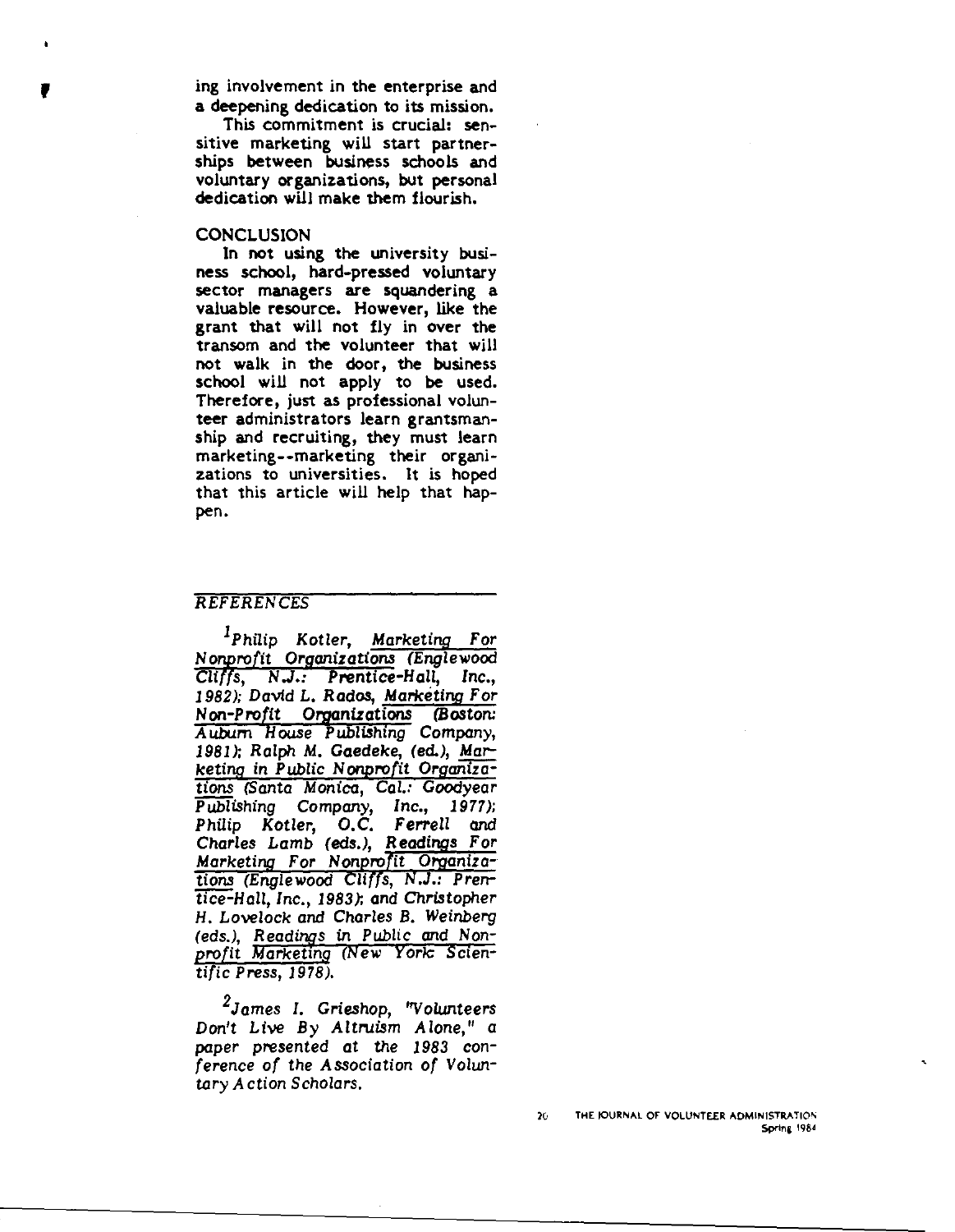# APPENDIX A

## POSSIBLE MATCH-UPS BETWEEN A VOLUNTARY ORGANIZATION AND A BUSINESS SCHOOL

'

- 1. Students do a literature search and prepare a bibliography on a subject of importance to your organization.
- 2. Faculty or alumni serve on a panel, chair a session, or give an address at one of your organization's or association's events.
- 3. Students serve as unskilled volunteers on a short-term project of your· organization.
- 4. Students prepare a paper on a narrowly-defined organization problem as a class project.
- .5. With participation from you, the business school runs a career day to encourage its graduating students to take jobs or volunteer assignments with your kind of organization.
- 6. A faculty member, alumnus, or part-time MBA student applies professional expertise to a specific organizational problem, **e.g.,** new data processing system, union negotiations, or executive search for senior personnel.
- 7. Faculty or alumni serve on your board or committees.
- 8. Your organization and the business school co-sponsor a forum on a major issue of interest in your field, **e.g.,** proposed legislation.
- 9. A student does a masters thesis, under faculty supervision, on your organization, your association, or your field.
- IO. Business school faculty alumni or selected students carry out a consulting assignment for your organization or association, **e.g.,** on **an** improved inventory control system for a volunteer-run store.
- 11. As designed and specified by you, business school faculty run a brief inhouse seminar, e.g., on board management, for your organization.
- 12. A task force of graduating business school students does an overall policy study of your organization as part of the requirements of a business school course.
- 13. With guidance from you, the business school mounts a short, in-town, non-live-in, seminar aimed at improving the level of professional man**agement** in your organization or field, **e.g.,** in recruiting volunteers or fundraising, this funded by a third party.
- J4. With guidance from you, the business school mounts a longer, live-in, retreat aimed at improving the level of professional management in your organization or field, **e.g.,** developing strategic plans, this funded by a third party.
- 15. With inputs from you and your association, the business school mounts a course, **e.g.,** in managing volunteers, with certain minimum requirements in terms of attendance.
- J6. With inputs from you and your association, the business school mounts a longer certificate program, e.g., in the management of voluntary organizations, with certain minimum requirements in terms of academic attainment.